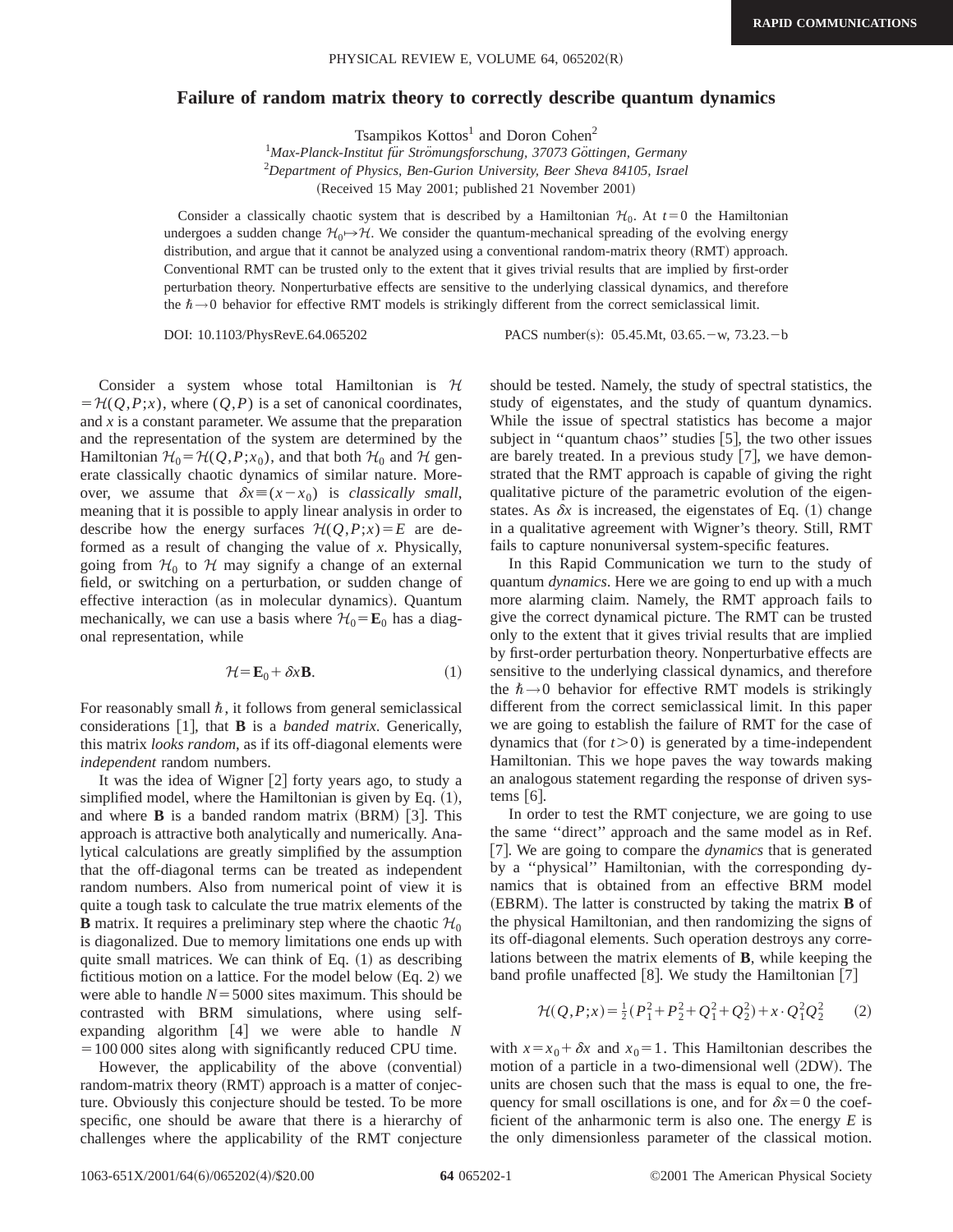Our numerical study is focused on an energy window around  $E \sim 3$ , where the motion is mainly chaotic. Upon quantization we have a second dimensionless parameter, which is the scaled  $\hbar$ . Associated with  $\hbar$  are two energy scales. One is the mean level spacing  $\Delta \propto \hbar^d$  with  $d=2$ , and the other is the bandwidth  $\Delta_h \propto \hbar$ . The second scale is further discussed below.

It is useful to define a fluctuating quantity  $\mathcal{F}(t)$  $-(\partial \mathcal{H}/\partial x)$ , which for the 2DW model equals  $\mathcal{F}(t)$ =  $-Q_1^2(t)Q_2^2(t)$ . The autocorrelation function of  $\mathcal{F}(t)$  is denoted by  $C(\tau)$ . The associated correlation time is denoted by  $\tau_{\rm cl}$ . The power spectrum of the fluctuations  $\tilde{C}(\omega)$  is the Fourier transform of  $C(\tau)$ . The band profile of the matrix **B** satisfies the semiclassical relation  $|\mathbf{B}_{nm}|^2$  $\approx (\Delta/(2\pi\hbar))\tilde{C}((E_n-E_m)/\hbar)$ . See Fig. 2 of [7] for numerical demonstration. It is implied by this relation that the bandwidth is  $\Delta_b = 2\pi\hbar/\tau_{\rm cl}$ . For the quantum-mechanical simulation, the exact matrix **B** has been calculated numerically. Memory constraints limit the maximum size  $(N)$  of the matrix that we can get. The EBRM Hamiltonian is obtained by randomizing the signs of the off-diagonal elements. A second, more ''loose'' strategy, is to generate the EBRM **B** from scratch using the semiclassical band profile as an input. The advantage of the latter strategy is that it opens the way to EBRM-model simulations with smaller  $\hbar$ , where the required *N* is much larger. We have verified that the latter strategy gives numerical results that agree with the signrandomization approach.

The initial preparation is assumed to be microcanonical. This means, in the classical case, an ergodic distribution of initial "points" on the energy surface  $\mathcal{H}_0(Q, P) = E$  with  $E \sim 3$ . In the quantum-mechanical case we start each simulation with an initial eigenstate *m* that has an energy  $2.75\leq E_m \leq 3.2$ . The time-dependent evolution is determined by Schrödinger equation. The probability distribution after time *t* is  $P_t(n|m)$ . An average over initial state  $(m)$  is taken in order to get the average profile  $P_t(n-m)$ . We characterize the evolving distribution using three different measures. The variance is  $M(t) = \sum_{r} r^2 P_t(r)$ , or in energy units it is  $\delta E(t) = \Delta \times \sqrt{M(t)}$ . The width  $N(t)$  is defined as the *r* region that contains 50% of the probability. In case that we have a spreading profile that is characterized by a single energy scale, it is implied that  $N(t)$  and  $\sqrt{M(t)}$  would be the same (up to a numerical factor). The survival probability is  $P(t) = P_t(r=0)$ . The results of the simulations are presented in the Figs. 1–4. The analysis of these results is discussed below.

Taking  $H$  to be a generator for the classical dynamics, the energy  $E(t) = H_0(Q(t), P(t))$  fluctuates. The fluctuations are characterized by the correlation time  $\tau_{cl}$ , and by an amplitude  $\delta E_{cl}$ . The initial preparation is assumed to be a microcanonical distribution that is supported by the energy surface  $\mathcal{H}_0(Q, P) = E(0)$ . For  $t > 0$ , the phase-space distribution spreads away from the initial surface. ''Points'' of the evolving distribution move upon the energy surfaces of  $H(Q, P)$ . We are interested in the distribution of the energy  $E(t)$  of the evolving points. It is easily argued that for short times this distribution evolves in a ballistic fashion. Then, for  $t \ge \tau_{\rm cl}$ ,



FIG. 1. (a) The classical energy spreading as a function of time. (b) The QM spreading for the 2DW Hamiltonian. (c) The QM spreading for the EBRM Hamiltonian. The energy in these simulations is  $E \sim 3$ , and  $\delta x = 0.2123$ . In (a) we see a crossover from ballistic spreading ( $\delta E \propto t$ ) to saturation ( $\delta E \sim$  const). Only one time scale ( $\tau_{cl}$  ~ 1) is involved. The light dashed line has a slope of 1 and is drawn to guide the eye. In (b) we see that the classical behavior is approached as  $\hbar \rightarrow 0$ . In (c) we see the opposite trend: as  $\hbar \rightarrow 0$  an intermediate stage of diffusion ( $\delta E \propto \sqrt{t}$ ) develops. (Here the light dashed line has a slope of  $1/2$ .) Different lines correspond to different values of  $\hbar$  as in (b), and additional curves ( $\hbar$  $=0.009, 0.005$ ) have been added.

due to ergodicity, a ''steady-state distribution'' appears, where the evolving points occupy an ''energy shell'' in the phase space. The thickness of this energy shell equals  $\delta E_{\text{cl}}$ . Thus we have a crossover from ballistic energy spreading to saturation. The dynamics in the classical limit is fully characterized by the two classical parameters  $\tau_{\rm cl}$  and  $\delta E_{\rm cl}$ .

A quantitative description of the classical spreading is easily obtained. A straightforward derivation leads to the following result for the spreading

$$
\delta E_{\rm cl}(t) = \delta x \times \sqrt{2(C(0) - C(t))}.\tag{3}
$$

As a particular result we get  $\delta E_{\text{cl}} \equiv \delta E_{\text{cl}}(\infty) = \delta x \sqrt{2C(0)}$ . The calculation of  $\delta E_{cl}(t)$  for the model Hamiltonian is presented in Fig. 1(a). It is implied by Eq.  $(3)$  that the spreading  $\delta E(t)$ , from semiclassical point of view, is just a property of the band profile. Thus, one may get to the wrong conclusion that models with the same band profile should lead to the same  $\delta E(t)$ , provided the off-diagonal elements look random. If this were the case, it would be implied that the EBRM model would be equivalent to the 2DW model as far as the spreading  $\delta E(t)$  is concerned. Looking at Fig. 1 we see that this is not the case. As  $\hbar \rightarrow 0$  the EBRM model further and further deviates from the (correct) semiclassical expectation.

In order to understand the observed results, we would like to recall some of the theory of  $[9,7]$ . We already said that upon quantization we have the two energy scales  $\Delta \propto \hbar^d$  and  $\Delta_b \propto \hbar$ . Actually there is also a semiclassical energy scale  $\Delta_{SC} \propto \hbar^{2/3}$ . Associated with these energy scales are three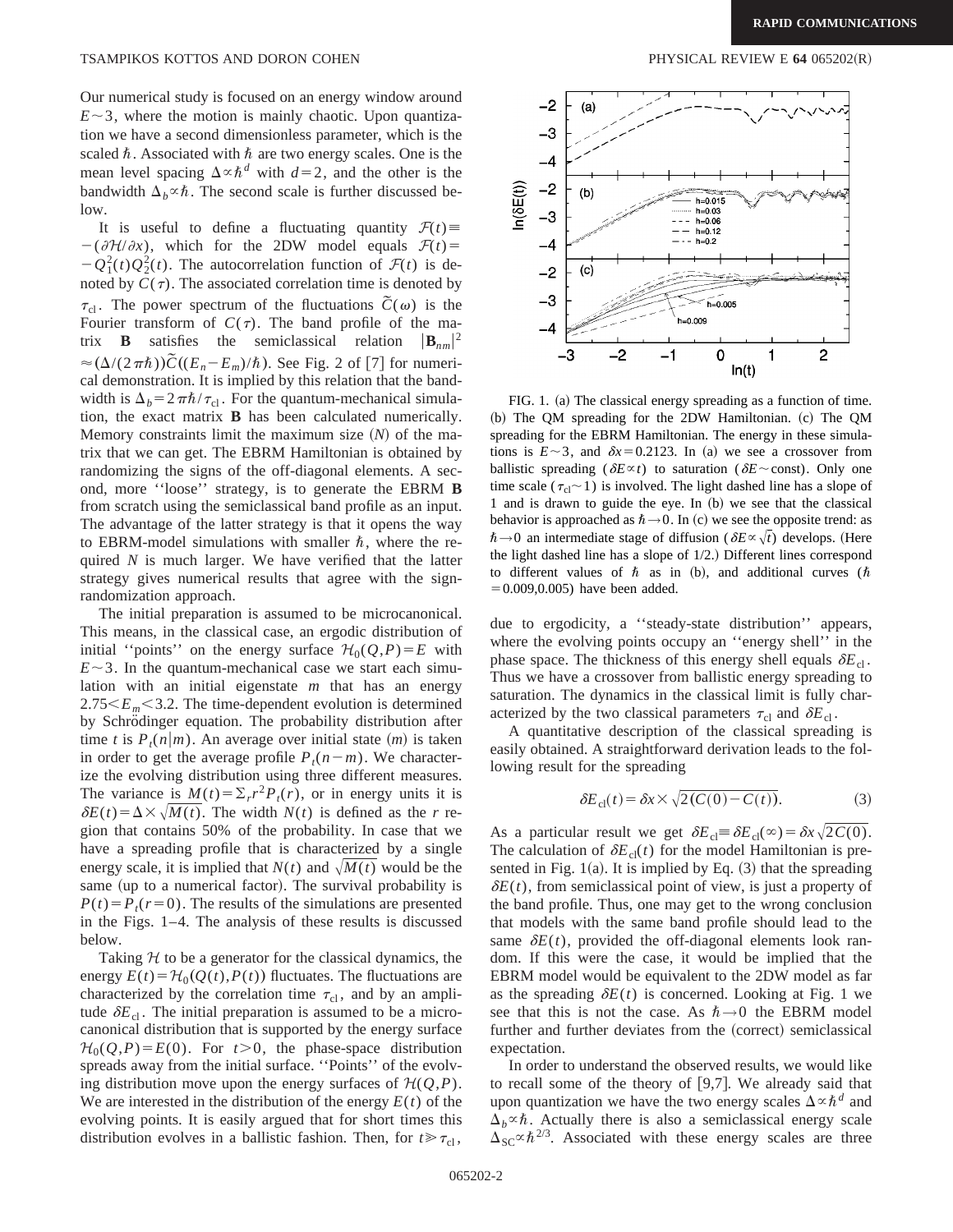

FIG. 2. The width  $\Delta \times N(t)$  as a function of time. Different lines correspond to different  $\hbar$  values as in Fig. 1(b). The heavy dashed line is the classical  $\delta E(t)$ . Having separation of scales  $(\Delta \times N(t))$  $\ll \delta E(t)$  is an indication for having a *perturbative* spreading profile. The upper panel is for the 2DW Hamiltonian, while the lower panel is for the EBRM model.

parametric scales  $\delta x_c^{\text{qm}} \leq \delta x_{\text{prt}} \leq \delta x_{\text{SC}}$ , where the strong inequalities hold in the  $\hbar \rightarrow 0$  limit. For the 2DW model, assuming  $E \sim 3$  we have [7] the estimates  $\delta x_c^{\text{qm}} \approx 3.8 \times \hbar^{3/2}$ ,  $\delta x_{\text{prt}} \approx 5.3 \times \hbar$ , and  $\delta x_{\text{SC}} \approx 4 \times \hbar^{2/3}$ . In the standard perturbative regime ( $\delta x < \delta x_c^{\text{qm}}$ ) the eigenstates of Eq. (1) have a simple perturbative structure. In the extended perturbative regime ( $\delta x_c^{\text{qm}} < \delta x < \delta x_{\text{prt}}$ ) the eigenstates of Eq. (1) have a core-tail structure that can be regarded as a generalization of Wigner's Lorentzian. In the nonperturbative regime ( $\delta x$  $\delta x_{\text{net}}$ ) the eigenstates have a purely nonperturbative structure. Depending on whether it is the EBRM Hamiltonian or the 2DW Hamiltonian, this ''ergodic'' nonperturbative structure is either semicirclelike or semiclassical-like, respectively. The semiclassical regime ( $\delta x > \delta x_{\rm SC}$ ) is contained in the nonperturbative regime. It is only there that we can trust  $d$ etailed quantal-classical correspondence  $(QCC)$ .

For the purpose of the present analysis it is convenient to specify the different regimes by regarding  $\hbar$  as a free parameter. Thus, the standard perturbative regime is  $\hbar > C_{\text{cqm}}$ , the extended perturbative regime is  $C_{\text{prt}} < \hbar < C_{\text{cqm}}$ , and the nonperturbative regime is  $\hbar < C_{\text{prt}}$ . The latter contains the semiclassical regime  $\hbar < C_{SC}$ . Thus the semiclassical limit  $\hbar \rightarrow 0$  is a nonperturbative limit. In case of the 2DW model, the classical quantities are  $C_{\text{cqm}}=0.41\times \delta x^{2/3}$ ,  $C_{\text{prt}}=0.19\times\delta x$ , and  $C_{\text{SC}}=0.12\times\delta x^{3/2}$ . We have used in most of our numerical simulations  $\delta x \sim 0.2$ . Larger  $\delta x$  may take us out of the classical linear regime. For this value of  $\delta x$ we get  $C_{\text{cgm}}=0.14$ ,  $C_{\text{prt}}=0.04$ , and  $C_{\text{SC}}=0.01$ . The smallest  $\hbar$  value that we could allow without having memoryoverflow was  $\hbar$  = 0.015. This means that we were able to access the nonperturbative regime, though the semiclassical regime was out of reach.

As explained in  $[10]$ , the essential features of the spreading behavior in the perturbative regimes can be analyzed using first-order perturbation theory (FOPT). Since correlations between off-diagonal elements are not important for FOPT, it follows that the EBRM model and the 2DW model should be trivially equivalent in such case. It is only in the



FIG. 3. The width  $N(t)$  and the survival probability  $P(t)$  for the 2DW model. Different lines correspond to different  $\hbar$  values as in Fig. 1(b). Having  $N(t) = 1$  or  $P(t) \sim 1$  is the indication for having a *standard* perturbative spreading profile.

nonperturbative regime where the question of their equivalence becomes nontrivial. In case of the standard BRM we have witnessed  $\lceil 10 \rceil$  in the nonperturbative regime a premature departure from ballistic behavior, and appearance of an intermediate diffusive stage. We observe essentially the same behavior in case of the EBRM Hamiltonian [Fig. 1(c)]. But with the 2DW Hamiltonian  $[Fig. 1(b)]$  we do not have such an effect: As  $\hbar \rightarrow 0$  the correspondence with the classical behavior becomes better and better. Thus our simulations demonstrate that having diffusion in the nonperturbative regime is an artifact of the RMT approach. In our previous work  $\lceil 10 \rceil$  we did not have a numerical proof to support such a strong statement. There, all we were able to do, was to argue that RMT should fail in the deep semiclassical regime  $(\hbar \ll C_{\rm SC})$ , thus leaving open the possibility for having an intermediate regime ( $C_{SC} < \hbar < C_{prt}$ ) where RMT might be valid. As we see, our numerical results do not give any indication for the existence of such intermediate regime. The failure of RMT happens *as soon as* we enter the nonperturbative regime  $(\hbar < C<sub>prt</sub>)$ .



FIG. 4. The spreading profile  $P_\infty(r)$  in representative cases. The upper panel is an example for a standard perturbative profile  $[P(t) \sim 1]$ . The middle panel is an example for a perturbative coretail structure  $(\Delta \times N \le \delta E)$ . The lower panel is an example for an ergodiclike nonperturbative structure  $(\Delta \times N \sim \delta E)$ . The vertical axis is ln *P*, while the horizontal axis is *r*.